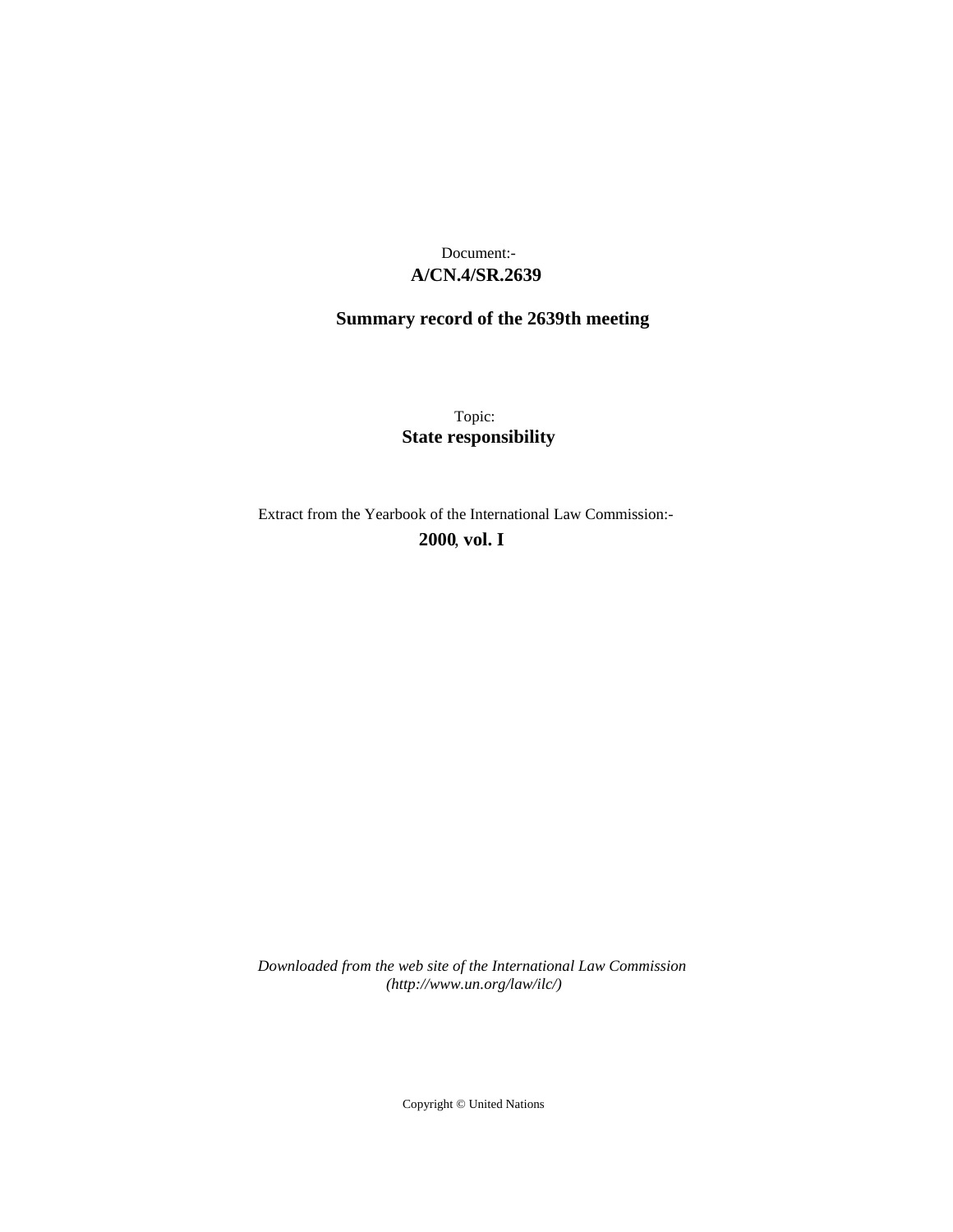which should also mention loss of profits and compound interest.

80. Subparagraph (*a*) of article 46 bis should speak of "any injured State or any person or entity"; that was a purely drafting change. As for subparagraph (*b*), its current wording had a flaw in that it implied that reference was being made to deliberate negligence or omission.

81. Mr. CRAWFORD (Special Rapporteur) said that subparagraph (*a*) of article 46 bis referred to "any State" in order to cover situations in which another State acted on behalf of the injured State in the context of chapter II of Part Two bis.

*The meeting rose at 1 p.m.*

—————————

## **2639th MEETING**

*Thursday, 13 July 2000, at 10.05 a.m.*

#### *Chairman*: Mr. Chusei YAMADA

*Present*: Mr. Addo, Mr. Baena Soares, Mr. Brownlie, Mr. Crawford, Mr. Dugard, Mr. Economides, Mr. Gaja, Mr. Galicki, Mr. Goco, Mr. Hafner, Mr. He, Mr. Herdocia Sacasa, Mr. Illueca, Mr. Kabatsi, Mr. Kusuma-Atmadja, Mr. Lukashuk, Mr. Momtaz, Mr. Pambou-Tchivounda, Mr. Pellet, Mr. Sreenivasa Rao, Mr. Rodríguez Cedeño, Mr. Rosenstock, Mr. Simma, Mr. Tomka.

### State responsibility<sup>1</sup> (*continued*) (A/CN.4/504, sect. A, **A/CN.4/507 and Add.1–4,<sup>2</sup> A/CN.4/L.600)**

————–

[Agenda item 3]

THIRD REPORT OF THE SPECIAL RAPPORTEUR (*continued*)

The CHAIRMAN invited members to continue their consideration of articles 45, 45 bis and 46 bis, contained in chapter I, section B, of the third report of the Special Rapporteur (A/CN.4/507 and Add.1–4).

2. Mr. RODRÍGUEZ CEDEÑO, confining his remarks to article 45, said that the title should really be "Satisfaction in the context of the forms and modalities of reparation". Expressing his general appreciation for the third report and acknowledging that article 45 was a complex provision, he said it was highly appropriate that paragraph 1 had been inverted, referring first to the obligation of the State which had committed an internationally wrongful act to offer satisfaction, rather than to the entitlement of the injured State to obtain satisfaction from the responsible State, formulated in the article adopted on first reading. The sense was not changed, but it brought the article into line with the articles on restitution and compensation. In general, paragraph 1 was acceptable, although in the Spanish version "injury" should be rendered by *perjuicio* rather than *daño*. The explanations given by the Special Rapporteur in paragraphs 180 and 181 of the report were convincing. The term "non-material injury" was broader and encompassed legal and moral and even political damage: in the decision in the *"Rainbow Warrior"* case, the tribunal had established nonmaterial injury because it was considered that the honour, dignity and prestige of New Zealand had been harmed.

3. Paragraph 2 introduced useful elements for the definition of satisfaction, namely an acknowledgement of the breach and an expression of regret or a formal apology. Paragraphs 1 and 2 could be combined in order to provide a clearer and more precise draft, but, as far as the substance of paragraph 2 was concerned, an acknowledgement of the breach should not be interpreted in such a way as to exclude subsequent expression of regret or formal apology, although in the event of the latter taking place, such an acknowledgement would be implied and might therefore not prove necessary. Nevertheless, as the Special Rapporteur had proposed, both elements should be retained.

4. Like its predecessor, the new draft article proposed by the Special Rapporteur incorporated modalities, and paragraph 3 presented an exemplary, though not exhaustive, list. He welcomed the inclusion of the concept of "full reparation", which should read *reparación íntegra* in Spanish, and was led to wonder whether satisfaction was autonomous or complementary to restitution and/or compensation. He believed it could be either. In the *Corfu Channel* case it was autonomous in that ICJ said that the statement by the United Kingdom regarding the action of its Navy constituted per se appropriate satisfaction. Satisfaction might be accompanied by or preceded by the payment of damages, even if there was no material damage, the whole being considered punitive. The paragraph covered that within the ambit of "full reparation". He agreed with those members who had stated that the declaration acknowledging a breach should be incorporated in the relationship between States, but that did not mean that the judicial and arbitral declaration acknowledging the breach and the statement of reparations were not important, and did not have consequences of various kinds, including legal consequences. Statements by jurisdictional bodies should not be regarded as a substitute for those of the State committing the internationally wrongful act.

5. Paragraph 3 (*a*) should be kept as it was, the payment of nominal damages being a proper mode of satisfaction,

<sup>&</sup>lt;sup>1</sup> For the text of the draft articles provisionally adopted by the Commission on first reading, see *Yearbook . . . 1996*, vol. II (Part Two), p. 58, chap. III, sect. D.

<sup>2</sup> Reproduced in *Yearbook . . . 2000*, vol. II (Part One).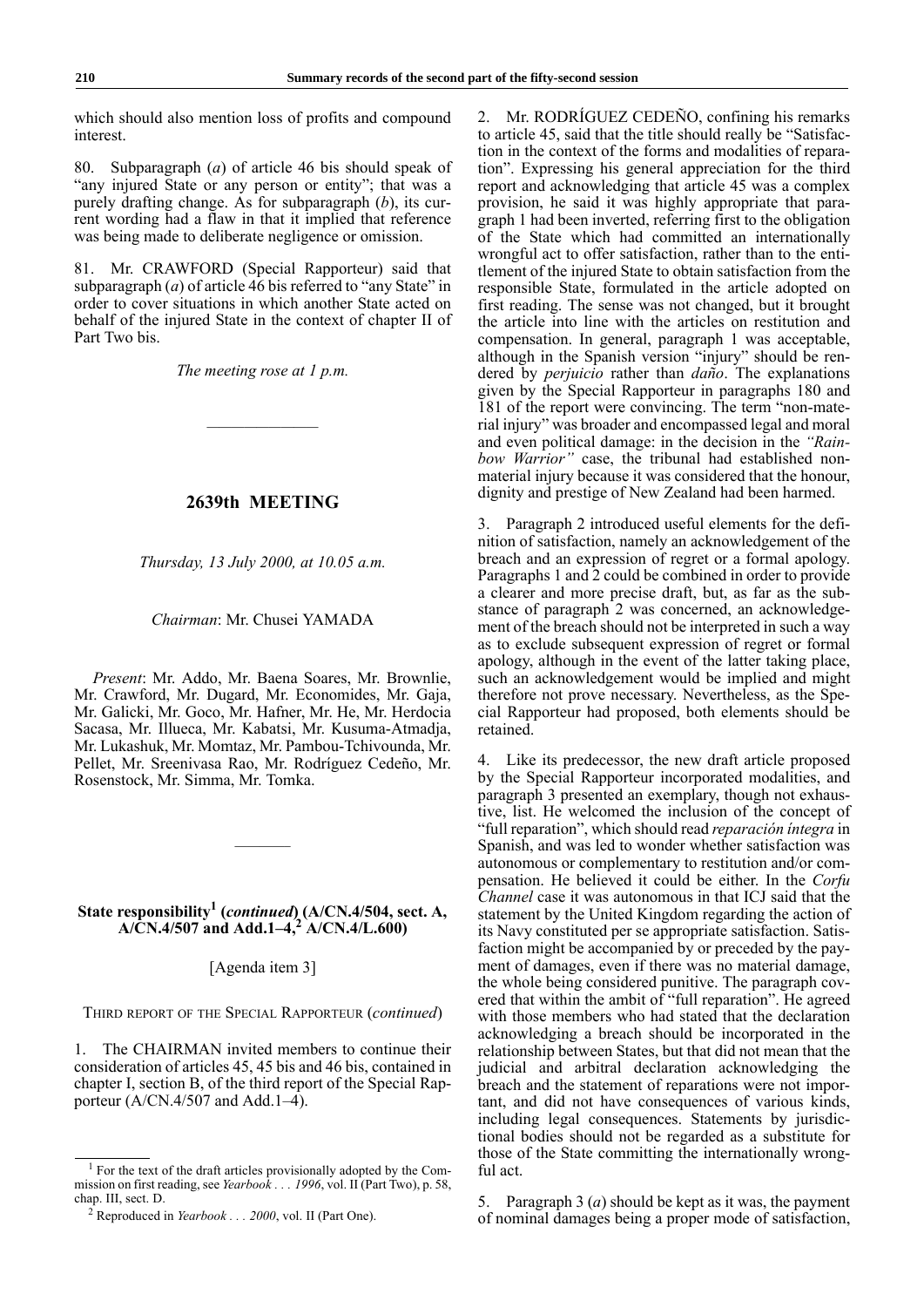but paragraph 3 (*b*) gave rise to some doubts since determination of the gravity of an injury raised the issue of assessment and subjectivity, with the possibility that the content of satisfaction would vary and be less than precise. Paragraph 3 (*c*) was acceptable, especially with Mr. Economides' suggestion that reference be made to internal jurisdiction of States.

6. Paragraph 4 covered the same ground as paragraphs 2 (*c*) and 3 of the article adopted on first reading, and it should be made clear that the injured State could not require satisfaction when it was humiliating to the responsible State. Another term could perhaps be used to reflect the concept of impairment of dignity. In his opinion, the version adopted on first reading had been clearer in referring to the right of the injured State to obtain satisfaction not justifying demands which would impair the dignity of the responsible State. That principle should be retained in the proposed new text of the draft article.

7. Mr. DUGARD, congratulating the Special Rapporteur on an excellent report, said there was no reference to negligence as a form of misconduct either in the commentary to article 45 as adopted on first reading or in the comments by the Special Rapporteur on proposed new article 45, but he presumed that the word "misconduct" in paragraph 3 (*c*) did include negligence. In any event, the matter could be dealt with in the commentary, if it was not self-evident.

8. The reference to penal action in the same subparagraph was based on an article which had preceded recent developments in the field of international criminal law. It was important to take cognizance of those developments. To illustrate his point, he invited members to assume that the military dictatorship of a State was engaged in the torture of aliens belonging to another State in a discriminatory manner. The military dictatorship was then overthrown and replaced by a civilian Government that wished to make satisfaction for the moral damage suffered. The successor Government might decide to pay compensation for the suffering of the nationals in question or make some satisfaction for the moral damage suffered. The obvious satisfaction would take the form of prosecution of the torturers concerned, but that might be politically difficult for the new regime, which could be under pressure to grant an amnesty and it might prefer to send the persons concerned to an international criminal tribunal or to extradite them either to the claimant State or to another State which wished to exercise criminal jurisdiction. He proposed that a clause be added at the end of paragraph 3 (*c*) to the effect that the disciplinary or penal action should be taken by the respondent State itself or that there should be extradition to another State or transfer to an international criminal tribunal with jurisdiction. It was not a major change, but it would take account of developments in the field of international criminal law.

9. Mr. PAMBOU-TCHIVOUNDA said that the three new draft articles taken together posed problems in terms of their interrelationship and construction. Article 45 bis caused no great difficulties regarding substance, but it would be more consistent and rational for it to be placed immediately after the article on compensation, namely article 44.

10. As for article 45, his preference lay with the text adopted on first reading because it was clearer. The new version was richer but, for that very reason, had a basic fault resulting from the juxtaposition of quite different situations and hypotheses. The structure adopted on first reading was better because the emphasis was placed on the injured State both in the text itself and, more important, in the distribution of roles. The absence of any mention of the injured party until subparagraph (*b*) of article 46 bis caused him considerable anxiety. Such marked indifference to the main addressee should be made good, if only at the level of the Drafting Committee.

11. He wondered whether the term "non-material injury" in article 45 was received terminology and, in order to stay within the spirit of the text adopted on first reading, he would prefer the term "moral injury" or "moral damage".

12. As Mr. Economides had said, the *Chorzów Factory* case imposed an obligation to make reparation according to a specific modality, and the *chapeau* of the article should state the principle that the responsible State was required to provide satisfaction for an internationally wrongful act to the injured State. That principle would be better rendered by a text that was closer to article 45 as adopted on first reading.

13. He was also concerned by the fact that paragraph 2 was in the conditional, rather than present, tense. Paragraph 1 set out the principle affirmatively; paragraph 2 should likewise be in the present indicative.

14. As to the content of paragraph 2, the matter of acknowledgement of a breach was open to debate and polemic. In his opinion, attempting to clarify in the body of the text the distinction between a bilateral breach and intervention by a third body would have very little effect regarding acknowledgement of one of the modalities of satisfaction. Again, the use of the parenthetical "as appropriate", followed by two modalities of satisfaction posed a problem. He would wish to add a reference to nominal damages.

15. Paragraph 3 also involved some difficulties, such as removing the words "inter alia", but his main concern was that subparagraph (*a*) should be moved to paragraph 2. Subparagraph (*b*), subject to the agreement of the Special Rapporteur and the Drafting Committee, should be moved to article 44, for it related to damages that were economically assessable. On the other hand, it might form the subject of a specific provision concerning damages in terms of the gravity of the injury and also the different interests affected, including the interests of the international community as a whole.

16. Subparagraph (*c*) should also be deleted, but for a different reason: it addressed a problem that was properly the concern of domestic law, not international law. Essentially, it was for the wrongdoing State to cope with the misconduct of its officials. The efficacy of disciplinary or penal action in such instances was not within the ambit of international law. Penalties were not imposed in a vacuum: they were conditioned by the legal arsenal of the State concerned. In keeping with the primacy of international law over domestic law, international law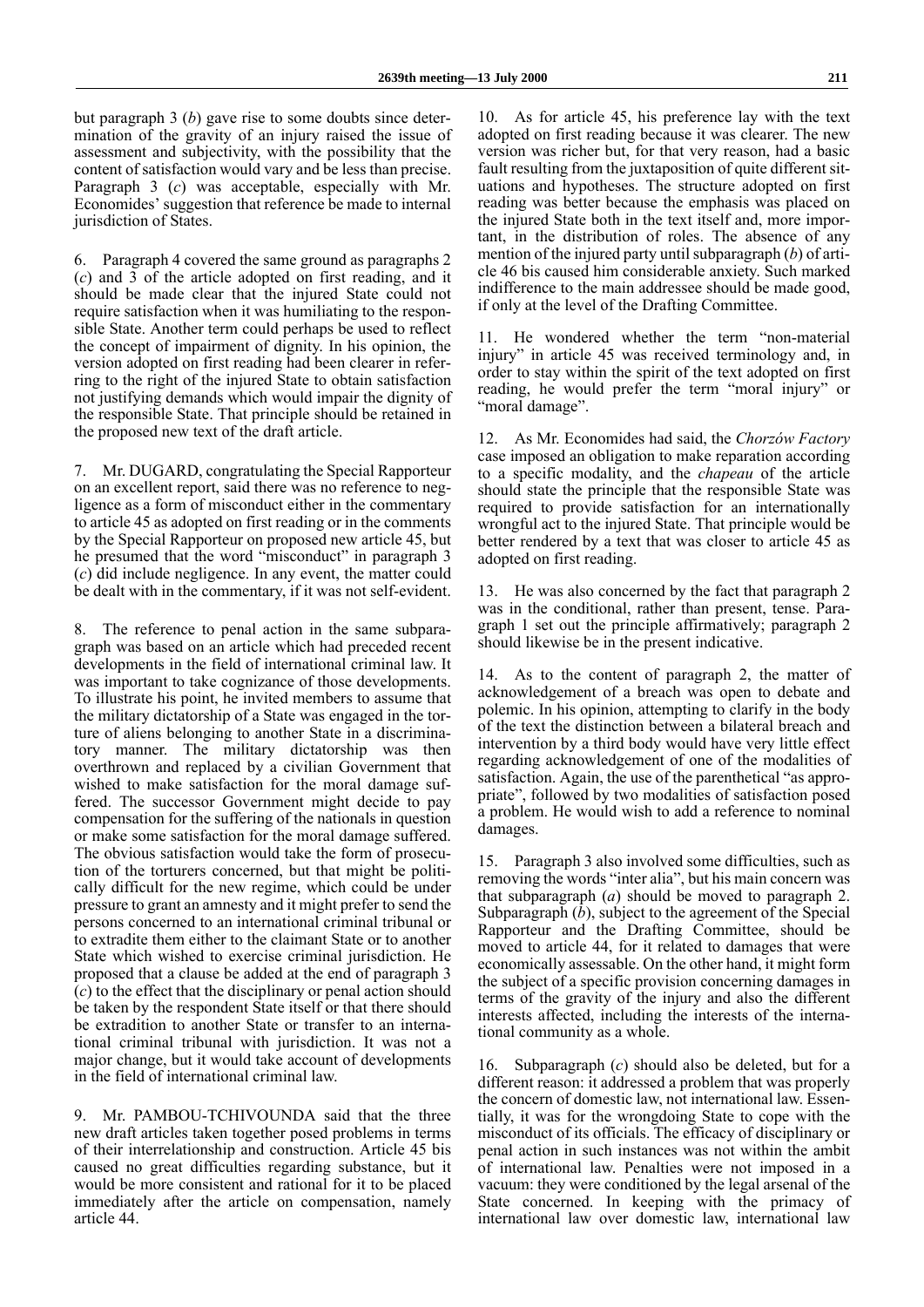could not be concerned with the specific penalties in national legislation.

17. Paragraph 4 had provoked a storm of misplaced criticism. He was in favour of keeping it, provided the last part, namely, "in question and should not take a form humiliating to the responsible State", was deleted or simply replaced by "caused to the injured State". Humiliation was simply one of the disagreeable aspects of making reparation, along with payment of a debt.

18. In conclusion, he congratulated the Special Rapporteur on having proposed a very open formulation for satisfaction that the Drafting Committee could now reshape so as to emphasize the essential aspects.

19. Mr. HE said that satisfaction, covered in article 45, was an important and well-grounded form of reparation in international law. The proposed formulation of the article was richer and incorporated improvements on article 45 as adopted on first reading. However, a number of points could be made for further consideration.

20. The term "non-material injury" was acceptable as a substitute for "moral injury or damage", but paragraph 1, the *chapeau* of article 45, seemed to have been drafted on the assumption that satisfaction was intended to cover only non-material damage. Satisfaction would not be applied in every case, but it should come into play in a great many instances of both material and non-material damage, in accordance with article 37 bis, which provided that satisfaction could be applied singly or in combination with other forms of reparation such as restitution and compensation. Thus, satisfaction could apply not only for nonmaterial damage but also for other kinds of damage. Accordingly, the phrase "satisfaction for any non-material injury", in article 45, paragraph 1, should be replaced by "satisfaction for the injury, including non-material injury" or "satisfaction for the injury, in particular non-material injury".

21. He agreed with Mr. Economides that paragraphs 2 and 3 could be amalgamated. The new paragraph could start with the phrase "Satisfaction may take the form of one or more of the following to ensure full reparation:". Subparagraph (*a*) would consist of the words "an apology", to replace the bracketed phrase "nominal damages", the award of which was very rare in modern practice. Subparagraphs (*b*) and (*c*) would remain unchanged, while paragraph 4 would be renumbered. It was an important provision, since there was no justification for the award of punitive damages in the absence of any special regime for their imposition.

22. The Special Rapporteur had proposed "inquiry" as part of the second tier of the forms of satisfaction. Since a proper inquiry into the causes of an accident causing injury was closely related to other forms of reparation such as compensation and disciplinary or penal action, inquiry might have a place in the article on satisfaction, or should at least be mentioned in the commentary.

23. The prevailing view regarding article 45 bis was that there should indeed be a separate article on interest. The article enunciated the general principle that interest on the principal sum must be paid in order to ensure full reparation. Although the date when interest payments must begin was not specified, it was clearly indicated that the interest rate and modes of calculation should be the most suitable to achieve full reparation. The award of interest should cover loss of profits. In the commentary to article 44, quoted in paragraph 149 of the report, it was noted that the main objective was to avoid "double recovery".<sup>3</sup> In accordance with that stricture, the sum of the interest had to be limited to the equivalent of the loss of profits, and that point should be made in the commentary.

24. As to article 46 bis, mitigation of responsibility should indeed have its place in chapter II. Contributory fault was now generally recognized as being relevant to the determination of reparation such as that provided for in the Convention on International Liability for Damage caused by Space Objects. Again, under the general principle of international law relating to mitigation of damages, a State was not only permitted, but indeed obliged, to take reasonable steps to mitigate the loss, damage or injuries caused. Failure to mitigate could even preclude recovery, a point clearly made in the *Gab*Ź' <sup>k</sup>*ovo-Nagymaros Project* case*.* The duty of an injured State to mitigate damage was not an independent obligation, but a limit on the damages which the injured State could claim. In that sense, article 46 bis contained some elements of progressive development. There could be no serious objection to its inclusion in the draft articles.

25. Mr. MOMTAZ said the controversy raised by article 45 stemmed from the fact that satisfaction, which was intended to compensate for or wipe out moral damage suffered by the injured State, was an institution to which States did not frequently have recourse. Practice and case law were not abundant in that domain, perhaps because honour and prestige, quintessential aspects of moral damage, were of lesser importance to States nowadays than their desire to expunge the material consequences of an internationally wrongful act of which they were the victims. Because satisfaction was not proving amenable to codification, the generally faithful picture of existing practice furnished by the Special Rapporteur was all the more welcome.

26. The first question that arose was whether legal rules on satisfaction really existed, whether the wrongdoing State really had an obligation to offer satisfaction to the injured State. In many cases, the wrongdoing State had no choice other than to present an apology, especially when the injured State was a powerful country. In such instances one might be tempted to speak of political opportuneness. Sometimes it was an agreement, tacit or otherwise, that gave rise to the apology by the wrongdoing State. Two examples frequently cited in the literature were the *Kellett* case, when a Vice-Consul General of the United States had been harassed by Siamese soldiers, and the more well known "*I'm Alone"* case. In both cases it had been agreed that apologies were owed to the injured State. That was why he tended to prefer the wording in article 45 adopted on first reading ("The injured State is entitled to obtain … satisfaction"), rather than to the version proposed by the Special Rapporteur ("The State

<sup>3</sup> See paragraph (27) of the commentary to article 8 (*Yearbook … 1993*, vol. II (Part Two), pp. 75–76).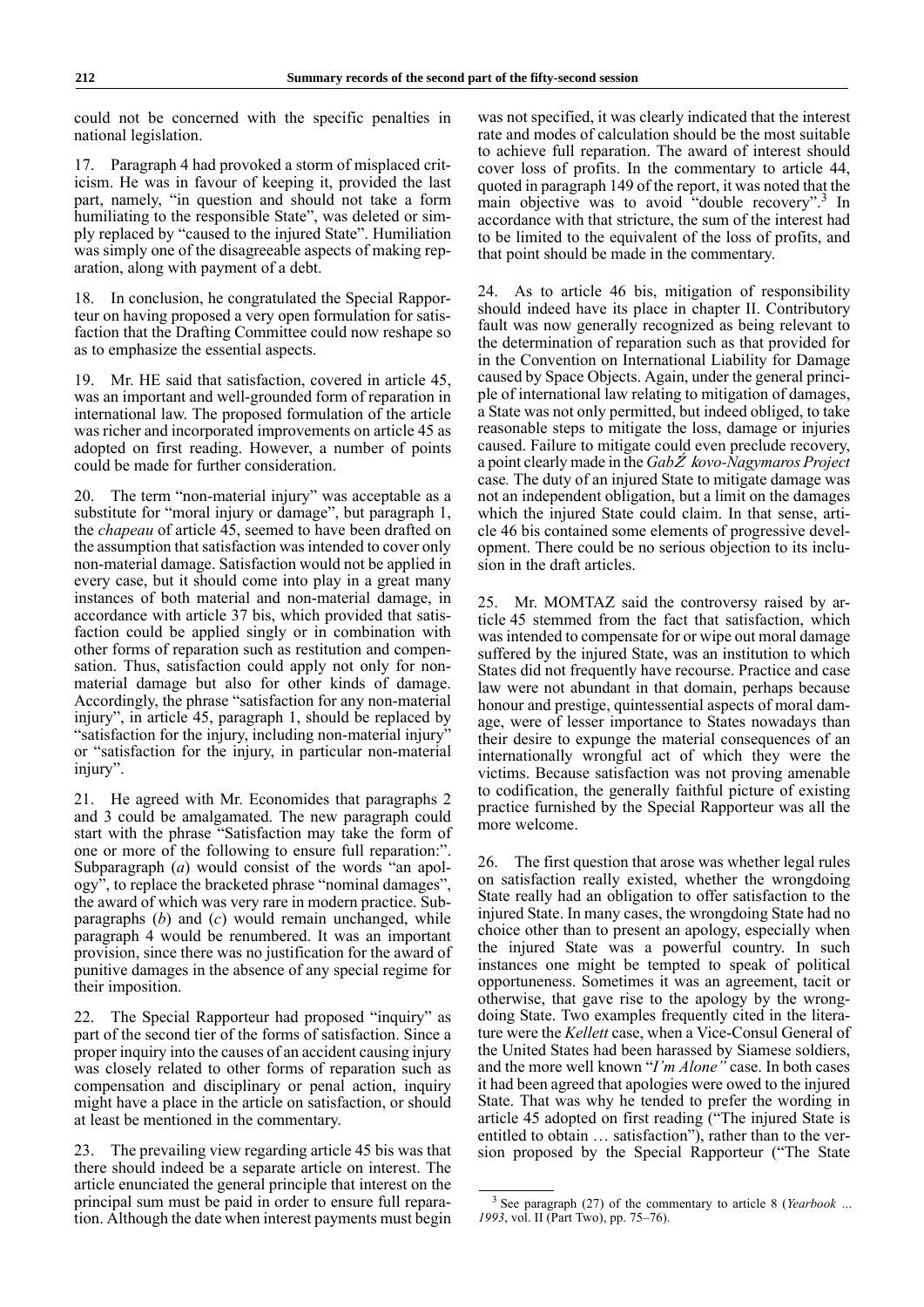which has committed an internationally wrongful act is obliged to offer satisfaction"), as it was less binding.

27. As for the various forms of satisfaction, it was gratifying that the first, mentioned in paragraph 2 of the new article 45, was acknowledgement of the breach. It was in keeping with the ruling of ICJ in the *Corfu Channel* case to the effect that the acknowledgement itself was an appropriate form of satisfaction. Paragraph 2 went on to refer to the expression of regret or a formal apology. However, States were demanding such gestures much less frequently. For example, after the hostage incident with the Islamic Republic of Iran, a typical case of dishonour or moral injury for a State, the United States had not called for an apology. Another example was when an aeroplane of Iran's national airline had been shot down. Iran had not called upon the United States for an apology, but it had requested that the commander of the warship which had done the shooting be subjected to disciplinary action by the American authorities. Excessive recourse under article 45, paragraph 3 (*c*), to disciplinary action as a type of satisfaction must nonetheless be prevented, as it might amount to interference in the internal affairs of the wrongdoing State. That was why the scope of the provision should perhaps be restricted solely to criminal acts of State agents. He endorsed the pertinent remarks made in that context by Mr. Pambou-Tchivounda.

28. He experienced serious doubts as to whether article 45, paragraph 3 (*b*), should be retained. Damages reflecting the gravity of the injury, which could be described as punitive damages, had not been designated as a form of satisfaction by the Institute of International Law in its draft on the subject in  $1927<sup>4</sup>$ . The simple acknowledgement of a breach and the accompanying publicity often constituted elements that were sufficiently punitive to preclude the need for any other punitive action. Diverging views had been expressed about whether satisfaction was compensatory or punitive in nature. He himself considered it to be compensatory. It would hardly be acceptable for an injured State, above and beyond the payment of material damages, to be able to demand an additional sum by way of satisfaction. The best course might be to delete paragraph 3 (*b*).

29. Paragraph 4 of new article 45 was a timely and acceptable provision which would counteract the imbalances that had often in the past enabled powerful States to impose humiliating forms of satisfaction on weaker ones, in violation of the dignity and equality of States.

30. Lastly, he wished to draw attention to an inaccuracy in a footnote to paragraph 206 of the report, where the reference to "Guardian Council" should be replaced by "Council of the Guardians of the Constitution".

31. Mr. BROWNLIE said the comments he had heard reinforced his desire to see article 45 broken down into three sections. One section would be the article on compensation, reparation in the legal sense, damages being simply nothing more than quantum problems. Another section formed part of the consequences of an internationally wrongful act: there was a strong relationship between paragraph 4 and the concepts of cessation and non-repetition. Finally, a section would be included on purely political measures such as requiring an apology. In that regard, he was not convinced that the practice relating to regrets and apologies had an *opinio juris* behind it.

32. Thanks to the statements made in the course of the meeting, he could now see that paragraph 3 (*c*) should be placed in the section on the consequences of an internationally wrongful act. Mr. He had been absolutely right to point out the need for an inquiry in that context. Cases of State responsibility as a result of negligence or breaches of international standards could occur without there clearly being any responsibility, let alone criminal responsibility, on the part of individual officials. Contrary to the interesting remark made by Mr. Dugard, in the case of international crimes, especially those that were the subject of multilateral conventions, there was an independent duty under international law to prosecute the individuals concerned.

33. Many of the steps taken by Western States in the late nineteenth century to impose indemnities and punish officials had had nothing to do with justice but had been aimed purely at political punishment and humiliation of the State through the requirement that its officials be punished even though they had not necessarily committed a crime. Such political vengeance was the subject of subparagraph (*c*), and more thought should be given to whether it was worthy of inclusion in the draft. The more acceptable parts of article 45, on the other hand, should be partitioned off to other articles.

34. The institution of State responsibility was like a classic vintage car, and rather than tinker with it, the Commission should give it a proper tune-up. More in-depth analysis was needed of both the issues and the literature.

35. Mr. KABATSI said that the third report of the Special Rapporteur would enable the Commission to improve greatly on its previous attempts at the codification and progressive development of the law on State responsibility. Further precision and clarity had been brought to a monumentally complex topic. He broadly welcomed the amendments suggested by the Special Rapporteur and other members over the past few days. Articles 45 bis and 46 bis presented no difficulties and should be referred to the Drafting Committee.

36. Article 45 was more problematic. In the first place, the term "satisfaction" was not defined within the context of the article. It was unclear whether it referred to contentment of the injured State, after the State responsible for the commission of the internationally wrongful act had paid full reparation, in the context of paragraph 3, acknowledged the breach and, where appropriate, expressed regret, or whether it could have other meanings. The word "restitution" had been defined in article 43 and a definition of "satisfaction" would also have been useful in the current instance. Regarding paragraph 1, he would have had no objection to the word "moral", as opposed to "non-material", but the latter was marginally better. It was also better to retain the word "occasioned" rather than "caused", as suggested by some members. "Caused" to his mind implied *mens rea* or direct

<sup>4</sup> Draft on "International responsibility of States for injuries on their territory to the person or property of foreigners" (*Yearbook . . . 1956*, vol. II, p. 227, document A/CN.4/96, annex 8).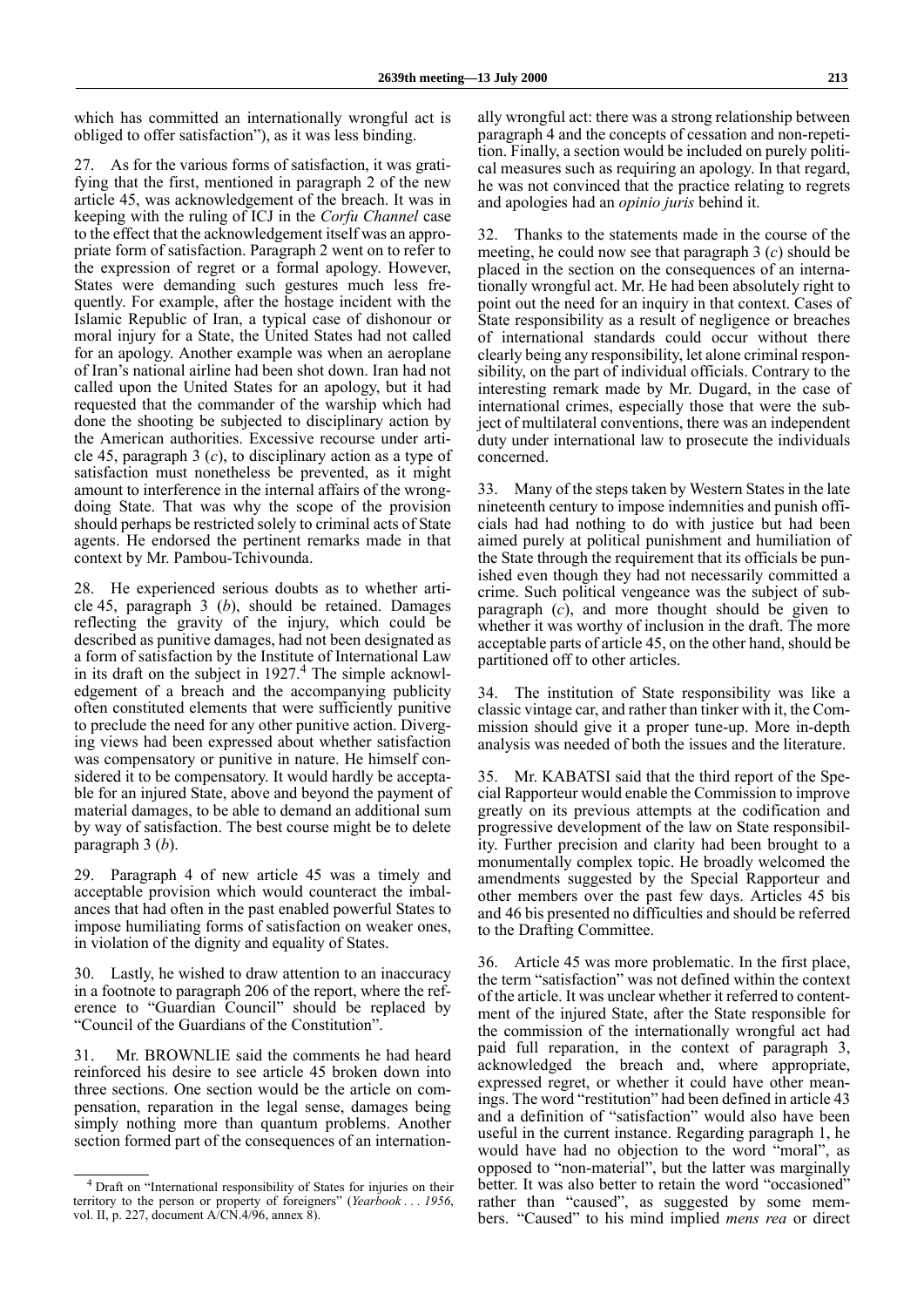wilfulness. Paragraph 3, subparagraphs (*a*) and (*b*), had given rise to considerable criticism, largely because the provisions therein might carry different meanings for different people. He was more concerned by the punitive import, especially in subparagraph (*b*). It might have been preferable to include it under article 19 and articles 51 and the following, as suggested by Mr. Pellet.

37. Although satisfaction was admittedly a long-established practice of States and resorted to by international courts as a remedy or form of reparation, it should be handled with great care to avoid adding any taint of humiliation to the facility of satisfaction. He was therefore strongly opposed to deleting the second half of paragraph 4, as some had suggested. Indeed, he concurred with Mr. Economides in the view that the word "should" ought to be replaced by "must" or "shall"; he himself favoured the latter. With the Special Rapporteur, he hoped that the days when the requirement to salute a foreign flag, as a form of satisfaction, were gone. Humiliation should be discouraged, even if it was by way of being a quid pro quo, since it would not restore public order or achieve reconciliation between States. Any such aggravation on the part of the responsible State would, in any case, have been adequately dealt with under the provisions of paragraph 3 (*b*), in the form of damages reflecting the gravity of the injury.

38. Mr. ROSENSTOCK said the only changes that he would favour to an excellent draft were largely of an editing nature or could be covered by suitable material in the commentary. The point that should dominate the draft articles—or at least Part Two—and the relevant commentary was that a State that had been injured by a wrongful act of another State was entitled to full reparation and to obtain it from the wrongdoing State. If the Commission failed to provide for compound interest from the date of the injury or lost profits, the wrongdoing State was benefited at the expense of the injured State. He did not advocate payment of interest on the capital and payment for lost profits in the same case, but no one had called for double recovery and there was no suggestion of such a provision in the text. The same did not, however, apply to the payment of moratory interest, for long delays could give rise to much suffering. In stipulating that satisfaction must be proportionate but should not take a humiliating form, the Commission risked being understood to say that, although the injured or victim State might have been humiliated, the sensibilities of the wrongdoing State must be safeguarded. It was, admittedly, hard to imagine a specific example of a situation in which such conditions would apply, but that should not affect concern for an injured State that had been humiliated and the potentially superior deterrent effect of a simple proportionality criterion.

39. With regard to article 45, he understood the desire of some members to change "offer" in paragraph 1 to "provide", but questioned the advantage, since it was clear from the current text that the wrongdoing State was being obligated to offer satisfaction and the situation of a reasonable offer unreasonably rejected was clearly untenable. Perhaps the commentary was the place to deal with such an eventuality. As for the word "should" in paragraph 4, it was not unacceptable in context but he saw the value of avoiding its use. The rest of the draft article should be accepted as it stood. There was no need to create qualitative distinctions with no basis in positive law. He would

add that nineteenth-century instances of political vengeance did not invalidate paragraph 3 (*c*); they merely acted as a warning to avoid abuse.

40. The central thrust of article 45 bis was welcome. Some redrafting and some commentary were necessary if it was to be consistent with the fundamental function of Part Two, which was to ensure that the injured State was made whole, by the wrongdoing State. Article 46 bis, while in some ways an improvement on article 42, paragraph 2, as adopted on first reading, nonetheless raised various concerns relating to the possible—albeit unintended—mixing of the measure of damages with the primary rule establishing responsibility and the principle of *expressio unius est exclusio alterius*, which had been cited by the United Kingdom in its comments.<sup>5</sup> He would not object to the deletion of the draft article and wondered whether anyone else would. Conversely, so long as the commentary made it clear that the point at issue was not the primary rules but a factor that might be taken into account in determining the magnitude of the damages owed, the draft article would not do irreparable harm. It was not totally unacceptable if its inclusion was important to other members of the Commission.

41. Mr. SIMMA said that the most important aspect of article 45 was the guiding principle according to which the injured State had a choice as to forms of satisfaction, which implied flexibility in accommodating the particular features of each case. In his view, however, there was a tension—far greater than in the other draft articles between that principle and the hierarchy expressed in the text, particularly paragraph 2.

42. With reference to paragraph 1, he concurred with those who would replace "offer" by, for example, "provide". The phrase "non-material injury" was an improvement on "moral damage". On the other hand, the word "caused", which had been used in the article adopted on first reading, was preferable to "occasioned": it was surely right to show the causality between the harm inflicted and the breach. As for the word "obliged", it stood in strange contrast to the other paragraphs of the article—especially paragraph 3—which were hedged about by so many provisos that there was a danger of vitiating the article's intention.

43. The difficulties raised by paragraph 2 were more fundamental. He was concerned about the Special Rapporteur's emphasis on the fact that a judicial pronouncement of illegality was the most natural form of satisfaction. As the phrase "in the first place" in paragraph 2 showed, the injured State's first request, if a third party settlement procedure was available, would be a statement that international law had been breached. As paragraph 185 of the report showed, however, the Special Rapporteur recognized the rarity of such third party settlements and therefore advocated the replacement of a pronouncement by an acknowledgement of the breach. He nonetheless questioned whether acknowledgement really deserved its "first place", at the State-to-State level. In practice, States tended not to rub salt into a wound. An acknowledgement might well be implied by an expres-

<sup>5</sup> See 2613th meeting, footnote 3.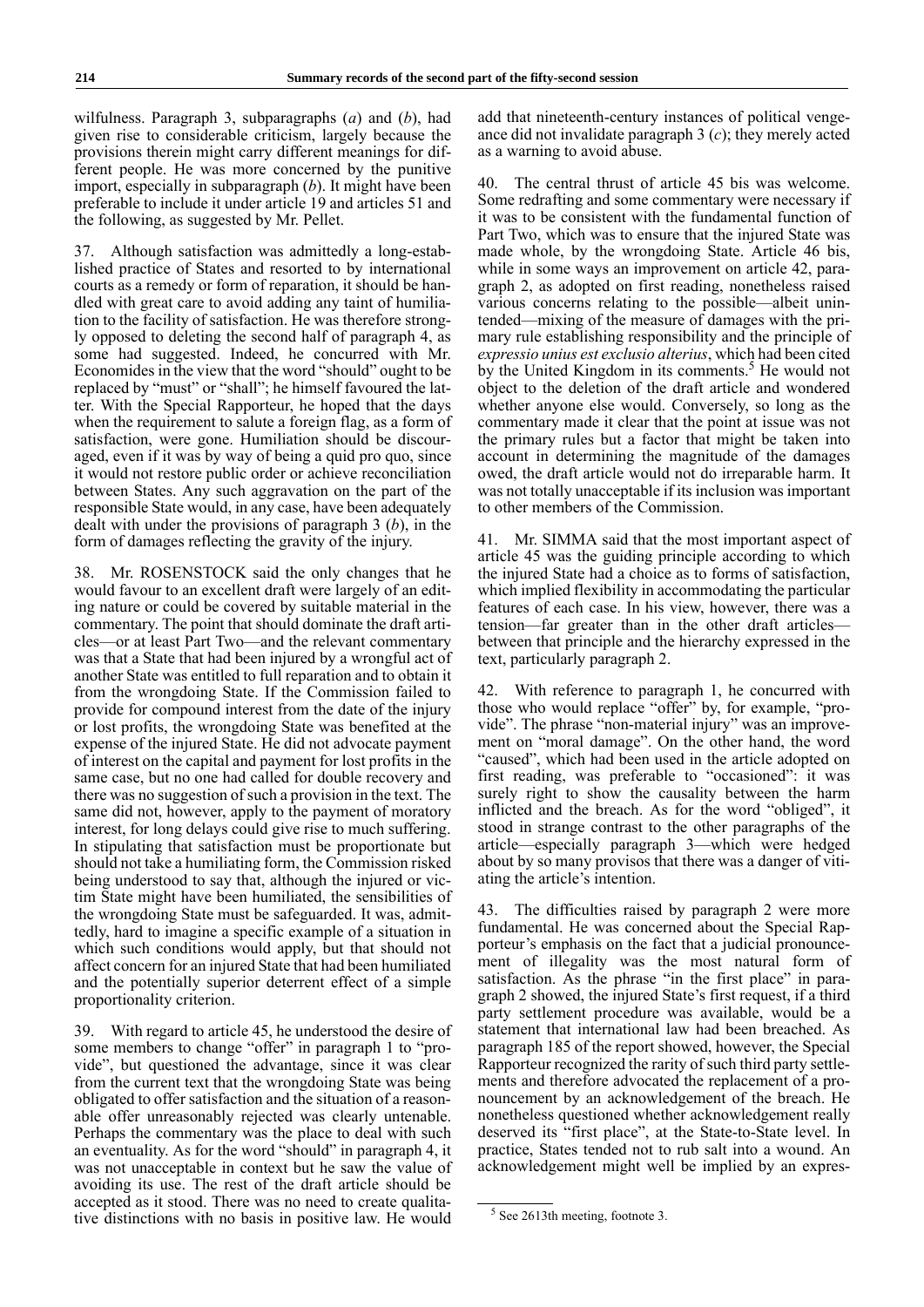sion of regret or an apology. He noted that, by contrast, some States offered apologies freely, without acknowledging the breach, rather in the manner of an *ex gratia* payment. In yet other instances, apologies were offered to avoid any further consequences of a breach. For those reasons, he considered that paragraph 2 sat uneasily in article 45.

44. In addition, the Special Rapporteur seemed to have downgraded the status of apologies. In the draft adopted on first reading, apologies had figured as one, selfcontained form of satisfaction. In the proposed new draft articles, they were mentioned only as possible accompaniments of an acknowledgement of a breach. The fact that apologies were historically charged—like those forced on China after the Boxer Rebellion—and had often been abused did not invalidate the remedy as such. In that context, he pointed out that it was not always weak States that apologized to powerful ones, as Mr. Momtaz had suggested. The United States had recently apologized, fully and unequivocally, to Paraguay.

45. With regard to paragraph 3, he agreed with Mr. Pellet that "damages reflecting the gravity of the injury" were particularly appropriate in relation to crimes. However, paragraph 3 (*b*) should not be restricted to crimes and should be retained unchanged, particularly if a case such as the *"Rainbow Warrior"* incident fell into the category of a crime, as Mr. Pellet seemed courageously to have suggested. In that connection, he noted that paragraph 170 of the report referred to former article 19, which he suggested was a case of wishful thinking.

46. With regard to paragraph 3 (*c*), it should be clarified that the criminal conduct of private persons related to State responsibility only qualify a State's breach of the duty of prevention. Any penal action against private individuals was merely the belated performance of a primary obligation. As for paragraph 4, the proportionality of satisfaction was difficult to determine or implement. An extreme example had been the beheading of a Swiss citizen in the seventeenth century in front of the embassy whose Government he had criticized. He would strongly support replacing the word "should" by "shall". The purpose of reparation, after all, was to establish a legal peace, yet humiliation might breed the conditions for a further breach.

47. As to article 45 bis and Mr. Hafner's reference (2638th meeting) to the relationship between *lucrum cessans* and interest, that problem was under consideration by the Drafting Committee, which was pursuing a line of thought proposed by Mr. Pellet. He also agreed with Mr. Hafner that the second sentence of paragraph 1 was unnecessary and should be deleted. He would, however, retain paragraph 2, with the substitution of the phrase "principal sum" for "compensation", as the Special Rapporteur had suggested.

48. With reference to article 46 bis, he recalled that Mr. Pellet had asked (ibid.) the Special Rapporteur whether subparagraph (*a*) was an aspect of "clean hands" and the answer had been in the negative. Nevertheless, the notion of "clean hands" was extremely unclear. If considered in its broadest sense as a number of connections between wrongs, he would find no difficulty in regarding subparagraph (*a*) as an expression of the "clean hands" doctrine. In that context, even if one favoured the inclusion of fault in secondary rules, the reference to fault as a subjective element in subparagraph (*a*) should, in the interests of consistency, be excluded at the current stage of drafting, since, even in the context of subparagraph (*a*), it could be found within the primary rules.

49. As for mitigation, he saw no obligation to mitigate under article 46 bis, subparagraph (*b*), in the sense that if that obligation was violated, secondary rules applied and reparation had to be made. Rather, failure to mitigate should lead to a limitation on recoverable damages. The principle was an expression of good faith, or *venire contra factum proprium*.

50. Mr. BROWNLIE said, in response to the statements by Mr. Rosenstock and Mr. Simma, that his views on satisfaction could not be dismissed as being based on out-ofdate history. Strange though it might seem, present texts on the subject, to which he himself referred on points of damages, had retained the mindset of the past. The matter presented a severe analytical and structural problem, which was particularly apparent in article 45, paragraph 3 (*c*). There was not necessarily a link between the existence of international responsibility and the consequence of a duty to make full reparation, on the one hand, and the trial of individuals for actions that might not constitute crimes, on the other. It was essential to think the problem through.

51. Mr. PELLET said he found Mr. Brownlie's position intriguing. Apologies were by no means obsolete; they were in many instances an appropriate form of reparation and, as he and Mr. Simma had pointed out, continued to be made. As for the question of "clean hands", he had found the Special Rapporteur's reply to his question unconvincing. He had expected the Special Rapporteur to say that the general formula used was not confined to "clean hands" but covered the clean hands doctrine in the sense that, if a private individual had contributed to the damage, that contribution reduced the amount of the reparation. The point at issue, however, was mitigation of the reparation, not of the responsibility, which was still full responsibility.

52. Responding to a remark by Mr. Simma, he said he saw nothing courageous about a member adopting a severe stance vis-à-vis the country of which he was a national. Members were independent of their Governments, and he for one had nothing to fear from his own administration. That being said, he wished to clarify the remarks he had made regarding the *"Rainbow Warrior"* case (ibid.). In response to a remark by Mr. Addo, he had said that there were three possible interpretations of the payment of a relatively substantial sum by France to New Zealand in connection with that case. The payment could be regarded as a token payment; as the consequence of a crime; or—his preferred interpretation—as an ad hoc diplomatic arrangement stemming from the ruling by the Secretary-General of the United Nations. France had patently incurred international responsibility by breaching a rule of international law, one of fundamental importance to the international community as a whole since it had concerned New Zealand's territorial sovereignty. However, the breach could not in his view be regarded as a